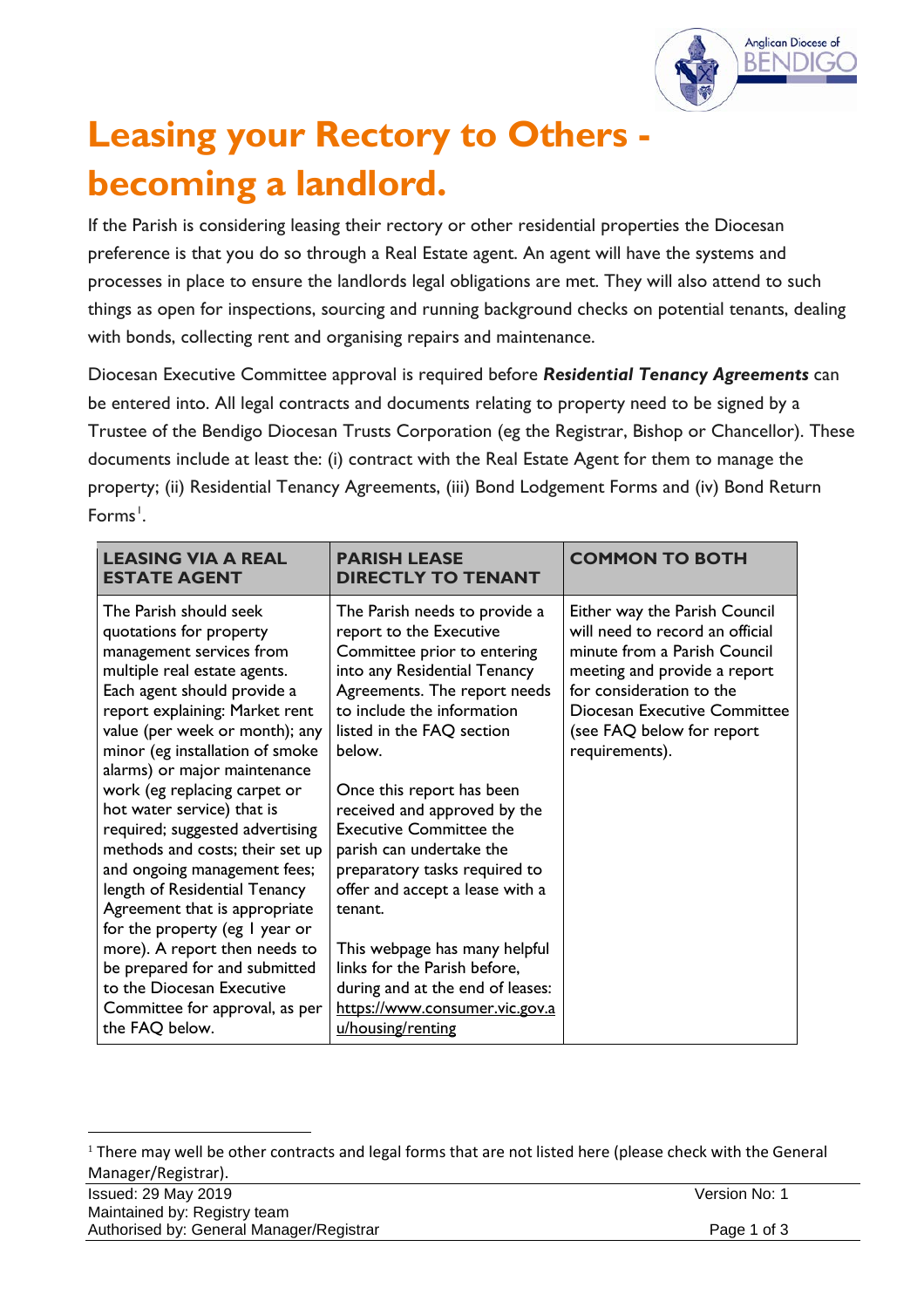| <b>LEASING VIA A REAL</b><br><b>ESTATE AGENT</b>                 | <b>PARISH LEASE</b><br><b>DIRECTLY TO TENANT</b>                                                                                                                                                                                                                                                                    | <b>COMMON TO BOTH</b>                                                                                                                                                                                               |
|------------------------------------------------------------------|---------------------------------------------------------------------------------------------------------------------------------------------------------------------------------------------------------------------------------------------------------------------------------------------------------------------|---------------------------------------------------------------------------------------------------------------------------------------------------------------------------------------------------------------------|
|                                                                  | In 2018 there was a major<br>review of the Residential<br>Tenancies Act, 115 changes<br>were decided upon and will be<br>implemented over the next few<br>years. Parishes undertaking<br>their own property<br>management will need to keep<br>abreast of these changes as<br>they are progressively<br>introduced. |                                                                                                                                                                                                                     |
|                                                                  | Bonds must be lodged with the<br><b>Residential Tenancies Bond</b><br>Authority - These forms too<br>must be signed by the Diocese<br>prior to lodging.<br>https://rentalbonds.vic.gov.au                                                                                                                           |                                                                                                                                                                                                                     |
|                                                                  | Smoke alarms must be checked<br>by a professional every year.<br>Gas appliances must be<br>checked and certified safe<br>every two years.                                                                                                                                                                           |                                                                                                                                                                                                                     |
| Income is accounted for in<br>Parish Budget and Annual<br>Return | Income is accounted for in<br>Parish Budget and Annual<br>Return                                                                                                                                                                                                                                                    | Once the report is considered<br>and accepted by the Executive,<br>the General Manager /<br>Registrar will be able to sign all<br>contractual paperwork on<br>behalf of the Bendigo Diocesan<br>Trusts Corporation. |

# **FAQ**

# **When does the Diocesan Executive Committee meet?**

The Executive Committee meets the first Monday of most months and reports from parishes need to be provided to the General Manager/Registrar no later than the last Monday of each month in order to be included on the next Executive Committee meeting agenda.

# **What information does the Diocesan Executive Committee require to make a decision?**

# **1) Where a real estate agent is involved:**

- a) The Parish Council should consider the quotations and provide a report stating their preferred agent and summarising the information provided by the agent. All quotations received should be put in the appendix to the report.
- b) Include any minor or major maintenance works and how they are going to be funded
- c) Parish Council minute recording the parish preferred agent.

| Issued: 29 May 2019                      | Version No: 1 |
|------------------------------------------|---------------|
| Maintained by: Registry team             |               |
| Authorised by: General Manager/Registrar | Page 2 of 3   |
|                                          |               |